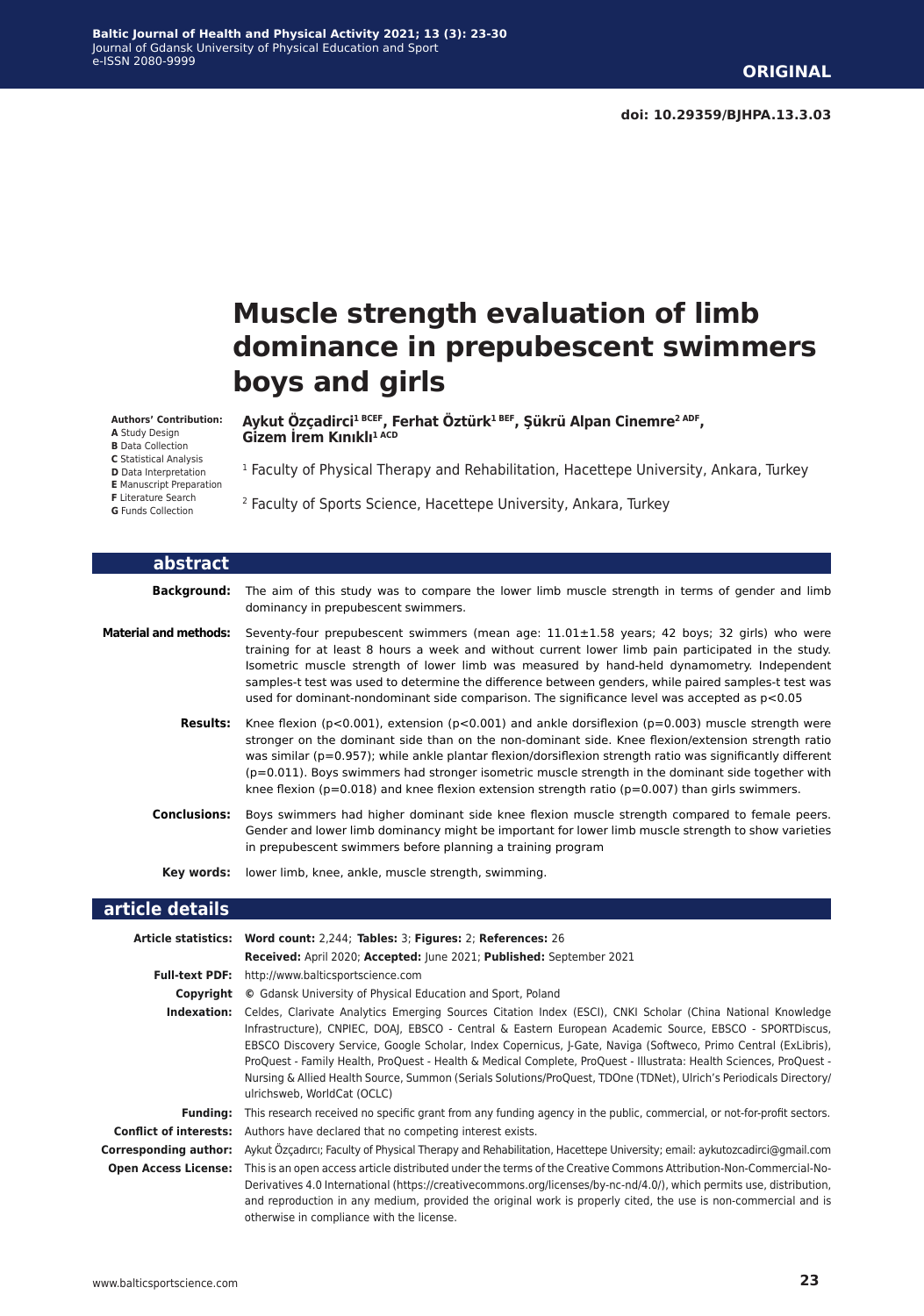# **introduction**

Swimming is a competitive sport that is in high demand among young people and aims to complete a certain distance in the shortest time possible [1]. In this sport, where water provides significantly more resistance to athletes' movements, swimmers are constantly asked to generate propulsion [2]. In addition to the upper limb movements, lower limb movements also play an important role in swimming. A high lower limb muscle strength is required to achieve good performance. In particular, in swimming, sufficient and balanced lower and upper extremity muscle strength is needed to push the body in the water and to move rapidly [3].

Asymmetries in the lower limbs are determined by strength deficits between the two limbs [4]. Asymmetries in the lower limbs have been the subject of recent studies concerning many different contact and non-contact sports. Strength asymmetries between the dominant and nondominant limbs or between agonist-antagonist muscle groups (reciprocal strength ratio imbalances) have been reported in sports with asymmetric kinetic patterns like soccer [5], basketball [6], and volleyball [7] as well as in sports with symmetric motor patterns like running and cycling [8]. However, it is noteworthy that there are no studies examining lower limb muscle strength asymmetry in prepubescent swimmers in the literature.

Few studies have examined lower limb muscle strength between girls and boys in prepubescence. These studies reported that there were no significant gender differences in peak torque of the knee flexor and extensor in untrained volunteers [9, 10]. In addition, lower limb muscle strength has been reported to be similar in untrained boys and girls aged 10 to 12 years [11]. Mameletzi et al. [12], who examined gender differences in isokinetic strength of knee muscles in 10–12-year-old swimmers, found no significant differences between boys and girls in the knee muscle strength. Contrary to these studies, a more recent study has reported that lower extremity asymmetries are more common in female athletes than in male athletes, especially in the pubescent period [13].

According to these studies in the literature, the results regarding strength asymmetries between the dominant and nondominant limbs by gender are uncertain due to conflicting findings, and the gender effect on lower limb strength between the dominant and nondominant sides is not well documented. Moreover, to our knowledge, lower extremity muscle strength has not been studied sufficiently in athletic populations who have been trained in activities requiring specific skills, such as swimming, according to gender and dominance. Since it has been reported that adolescents at this age are more likely to be injured due to changes in their bodies [14, 15], it may be important to examine the lower extremity muscle strength in terms of the dominance of limbs and determine whether there is a gender difference in prepubescent swimmers. We hypothesized that there would be varieties in lower limb muscle strength according to gender and limb dominancy in prepubescent swimmers.

# **material and methods**

#### **Participants**

In this cross-sectional study in which lower limb muscle strength was examined in prepubescent swimmers, 32 girls and 42 boys practicing swimming were evaluated. Before the evaluations, an informative meeting was held for coaches, swimmers and their parents. All swimmers were directed to work by the team coaches of the ANKA sports swimming club. Before the evaluations, all participants filled out a questionnaire containing demographic information (hand dominance, swimming experience, etc.) (Table 1). Informed consent was obtained from all swimmers and their parents before collecting data. Measurements were made at the Beytepe Olympic Swimming Pool. This study was approved in advance by Hacettepe University Non-Interventional Clinical Research Ethics Committee with the decision number GO20/858.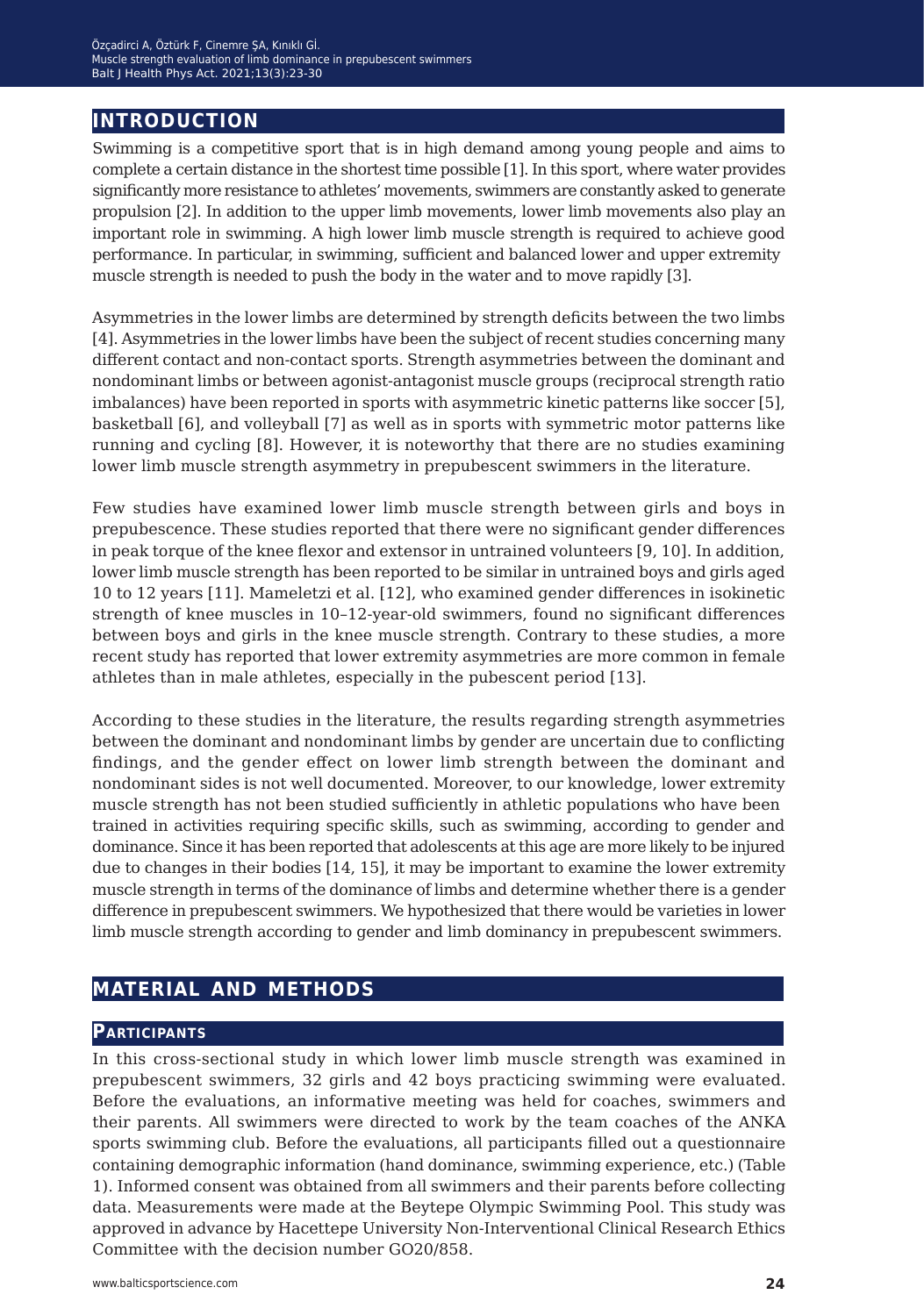This study involved volunteer swimmers who trained at least 8 hours a week, who did not miss training for more than 2 months in any period. The swimmers who had a history of lower limb injury and felt pain during the evaluation were excluded from the study. The dominant limb was assessed via asking foot preference for activities such as kicking a ball.

|  | Table 1. Physical characteristics of the swimmers |  |
|--|---------------------------------------------------|--|
|  |                                                   |  |

|                                      | Boys $(n=42)$    | Girls $(n=32)$     | p*    |
|--------------------------------------|------------------|--------------------|-------|
| Age (years)                          | $10.93 \pm 1.61$ | $11.12 \pm 1.55$   | 0.615 |
| Body height (cm)                     | 146.38±11.07     | $150.09 \pm 11.42$ | 0.163 |
| Sitting height (cm)                  | $76.20 \pm 5.56$ | $77.72 \pm 6.66$   | 0.360 |
| Lower leg length (cm)                | $68.53 \pm 6.74$ | $71.54 \pm 6.41$   | 0.114 |
| Weight (kg)                          | $38.14 \pm 8.30$ | $39.84 \pm 9.69$   | 0.419 |
| Body Mass Index (kg/m <sup>2</sup> ) | $17.63 \pm 2.27$ | $17.40 \pm 1.96$   | 0.633 |
| Swimming experience (years)          | $4.37 \pm 1.99$  | $4.7 \pm 1.95$     | 0.334 |
| Note.* $p > 0.05$ .                  |                  |                    |       |

#### **Measurements**

A MicroFet 2 hand-held dynamometer (Model-01165, Lafayette Instrument Company, Lafayette IN, USA) device, which is valid and reliable for swimmers, was used for isometric muscle strength measurement [16]. The advantages of this device are that it is simple to use, easy to carry, and its measurements are not time-consuming, and low cost.

Muscle strength measurement was made before the morning swimming training session and was evaluated using a standard break-test method. Each swimmer involved in the study was informed about the measurement of muscle strength before starting the assessment. In order to ensure correct movement, the swimmers were asked to perform a submaximal contraction against the evaluator's hand before the test [17]. Measurements were made according to the "break test" technique. In this protocol, the clinician pushes the dynamometer until motion is released in the joint so that he can beat the maximum muscle strength [18].

Swimmers were positioned prone for knee flexion (FL), ankle plantar (PLF) and dorsi flexion (DFL) muscle strength measurement. For the knee flexion measurement, the limb on the measured side was positioned at 90 degrees flexion. The swimmers were asked to apply the maximum force in the opposite direction to the resistance of the researcher who made the measurement (Figure 1a-b).



Fig. 1. Knee flexion and extension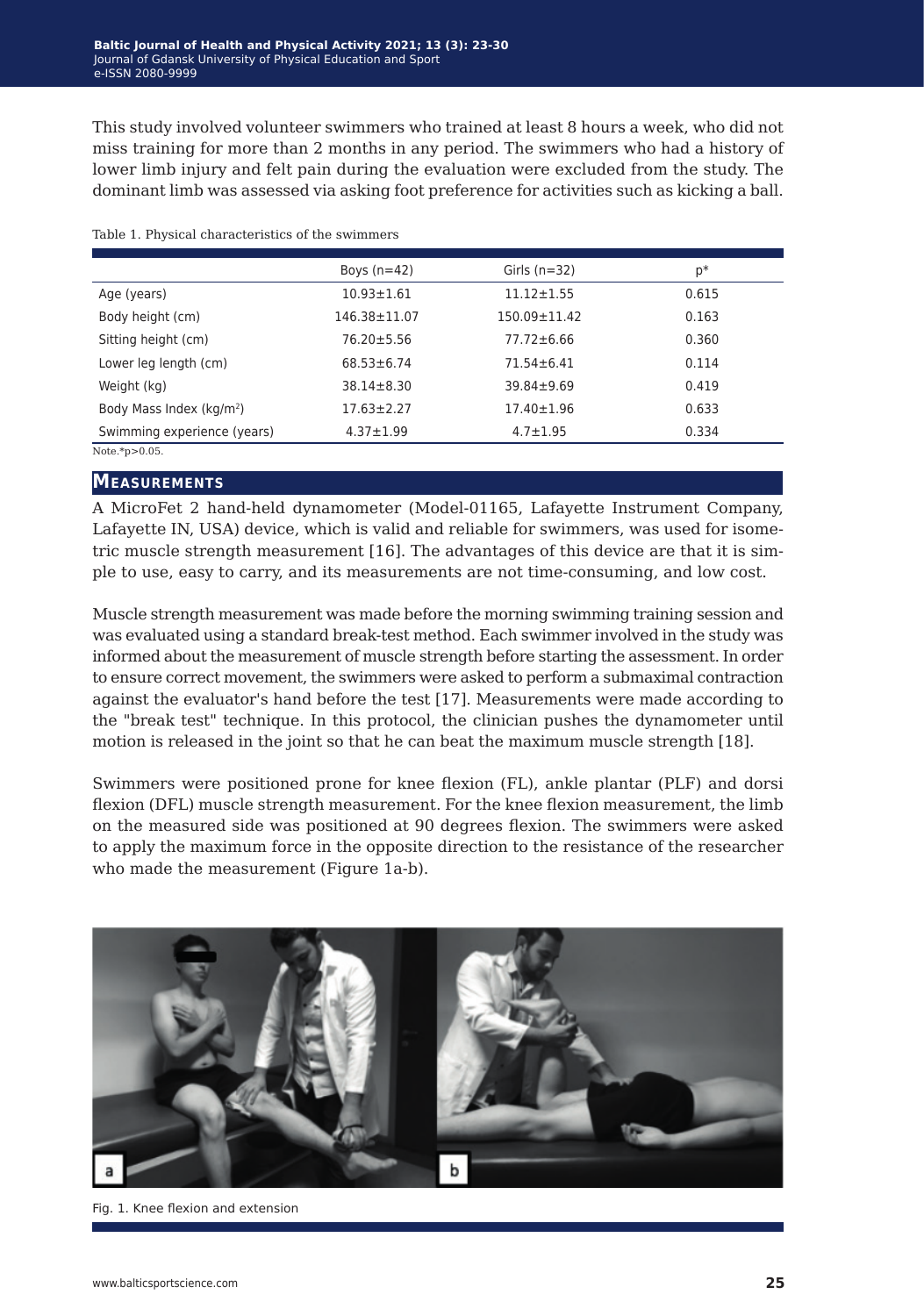For the measurement of ankle plantar and dorsiflexion muscle strength, the swimmers' feet were positioned from the ankle to hang from the end of the measuring table. Measurements were made by asking the swimmers to keep the ankle in a neutral position (Figure 2a-b).



Fig. 2. Ankle dorsiflexion and plantar flexion

For the measurement of knee extension (EX) muscle strength, the individuals were seated with their legs hanging from the knee at 90° flexion, feet free, arms crossed on the chest and not supported. During the knee extension muscle strength measurement, after swimmers completed the maximum knee extension, the leg was stabilized with one hand of the clinician. In all muscle strength measurements, the swimmers were asked to maintain their maximum isometric contraction for 5 seconds after the relevant movement was completed. The average of 3 consecutive maximum contraction measurement values performed at 30-second intervals was taken and recorded in kilograms. The average maximum contraction strength was standardized based on body weight to compare lower limb muscle strength. FL: EX and PFL: DFL ratios were calculated for each swimmer from the standardized values and were reported.

IBM SPSS 20.0 package program was used for data analysis. Whether variables show normal distribution was determined by visual (histogram and probability graphs) and analytical methods (Kolmogorov-Smirnov / Shapiro-Wilk tests). Descriptive analysis was shown with the mean and standard deviation for numerical variables.

Since the variables showed normal distribution, in the comparison of muscle strength according to gender, the t-test was used in independent samples. In the dominant and non-dominant side comparisons, the dependent sample t-test was used because the data were distributed normally. Type-1 error level was used as 5% for statistical significance.

## **results**

Physical characteristics of the swimmers participating in the study were similar  $(p>0.05)$ (Table 1). A comparison of the knee flexion, extension, ankle dorsiflexion, plantar flexion muscle strength of the dominant and non-dominant sides of swimmers is shown in Table 2. While there was a statistically significant difference between swimmers' dominant and non-dominant side knee flexion, extension, ankle dorsiflexion muscle strength values  $(p<0.05)$ ; there was no difference in ankle plantar flexion muscle strength values  $(p>0.05)$ . While there was no statistically significant difference in the dominant and non-dominant side knee flexion extension ratio ( $p>0.05$ ), there was a significant difference in the ankle plantar flexion dorsiflexion strength ratio (p<0.05).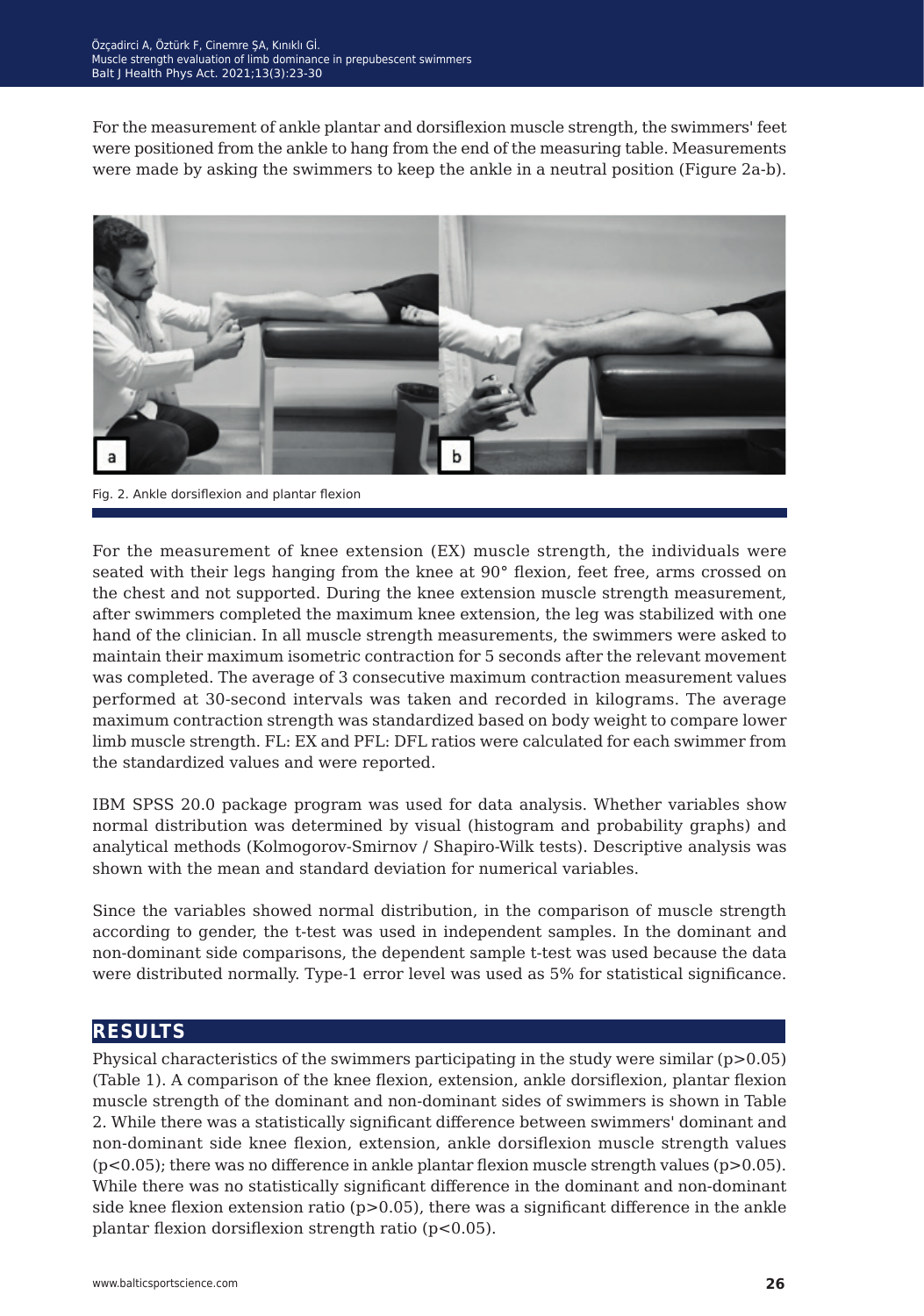| $n = 74$   | Dominant<br>$X \pm SD$ | Non-Dominant<br>$X \pm SD$ | Deficit (%)               | t        | р          |
|------------|------------------------|----------------------------|---------------------------|----------|------------|
| Knee (kg)  |                        |                            |                           |          |            |
| - FL       | $21.50 \pm 4.62$       | $19.48 + 4.05$             | 6.809<br>$8.73 \pm 12.07$ |          | $< 0.001*$ |
| - EX       | $20.21 \pm 4.57$       | $18.38 + 4.57$             | $8.52 \pm 13.50$          | 5.868    | $< 0.001*$ |
| FL:EX      | $1.09 + 0.26$          | $1.09 \pm 0.24$            | $-1.25 \pm 15.81$         | $-0.054$ | 0.957      |
| Ankle (kg) |                        |                            |                           |          |            |
| - PFL      | $26.94 + 5.61$         | $26.92 + 6.52$             | $-0.35 + 15.04$           | 0.031    | 0.975      |
| - DFL      | $27.22 \pm 4.90$       | $25.93 \pm 5.39$           | $4.48 \pm 12.65$          | 3.123    | $0.003*$   |
| PFL:DFL    | $0.99 \pm 0.15$        | $1.05 \pm 0.21$            | $-6.69 \pm 20.17$         | $-2.615$ | $0.011*$   |
|            |                        |                            |                           |          |            |

Table 2. Comparison of muscle strength and ratios of the dominant and non-dominant side

Note.\*p<0.05 Paired Sample t-test; SD: Standard Deviation; FL: Flexion; EX: Extension; PFL: Plantar flexion; DFL: Dorsi flexion.

A comparison of swimmers' knee flexion, extension, ankle dorsiflexion and plantar flexion muscle strength by gender is shown in Table 3. While there was a statistically significant difference between boys and girls in favor of boys in the dominant side knee flexion muscle strength ( $p=0.018$ ) and knee FL:ER ( $p=0.007$ ), there was no statistically significant difference between boys and girls swimmers in the knee extension, ankle dorsiflexion, plantar flexion muscle strength, and PFL:DFL (p>0.05).

Table 3. Comparison of muscle strength and ratios according to gender

| $n = 74$      | Dominant X±SD    |                |          | Non-Dominant X±SD |                  |       |
|---------------|------------------|----------------|----------|-------------------|------------------|-------|
|               | Girls $(n=32)$   | Boys $(n=42)$  | р        | Girls $(n=32)$    | Boys $(n=42)$    | р     |
| $FL$ (kg)     | $20.15 + 2.97$   | $22.53 + 5.36$ | $0.018*$ | $18.74 + 3.17$    | $20.04 + 4.57$   | 0.154 |
| $EX$ ( $kg$ ) | $20.42 + 4.28$   | $20.04 + 4.82$ | 0.720    | $18.82 + 4.76$    | $18.04 + 4.45$   | 0.473 |
| <b>FL/EX</b>  | $1.00 + 0.15$    | $1.16 + 0.31$  | $0.007*$ | $1.03 + 0.21$     | $1.14 + 0.26$    | 0.051 |
| $PF$ (kg)     | $27.09 + 6.48$   | $26.82 + 4.90$ | 0.845    | $26.58 + 6.42$    | $27.19 \pm 6.67$ | 0.697 |
| DF (kg)       | $27.23 \pm 5.07$ | $27.21 + 4.82$ | 0.985    | $25.61 + 5.98$    | $26.19 + 4.94$   | 0.660 |
| PFL/DFL       | $1.00 \pm 0.19$  | $0.99 + 0.12$  | 0.758    | $1.06 \pm 0.22$   | $1.05 \pm 0.21$  | 0.856 |

#### **discussion**

The results of this study demonstrated that boy and girl prepubescent swimmers are similar in lower limb muscle strength except knee flexion strength and FL:EX in favor of boy swimmers. In addition, knee flexion, extension, ankle dorsiflexion muscle strength and PFL:DFL were higher in the dominant side in prepubescent swimmers although the knee FL:EX and plantar flexion muscle strength were similar in both sides.

The muscular strength imbalance between the dominant and non-dominant side is usually known as a factor that may affect performance and increase the risk of injury [19, 20]. Although there is no definite consensus on the magnitude of the percentage of dominant and non-dominant side strength deficits, it was stated in a study with soccer players that this rate being more than 10% may pose a risk of injury [4, 21]. Dalamitros et al. [22] studied 11 boy adolescent swimmers (age: 14.82±0.45 years) before and after a regular combined swimming period. In the comparison of the dominant non-dominant side of the muscle strength values before treatment, the authors found a 2.58% deficit in flexion muscle strength and 2.89% in extension muscle strength. In our study, muscle strength deficit was found between the dominant and non-dominant sides in knee flexion strength by 8.73% and in knee extension strength by 8.52%. The reason for the high asymmetry percentage is that swimmers in our study have low swimming experience and, therefore,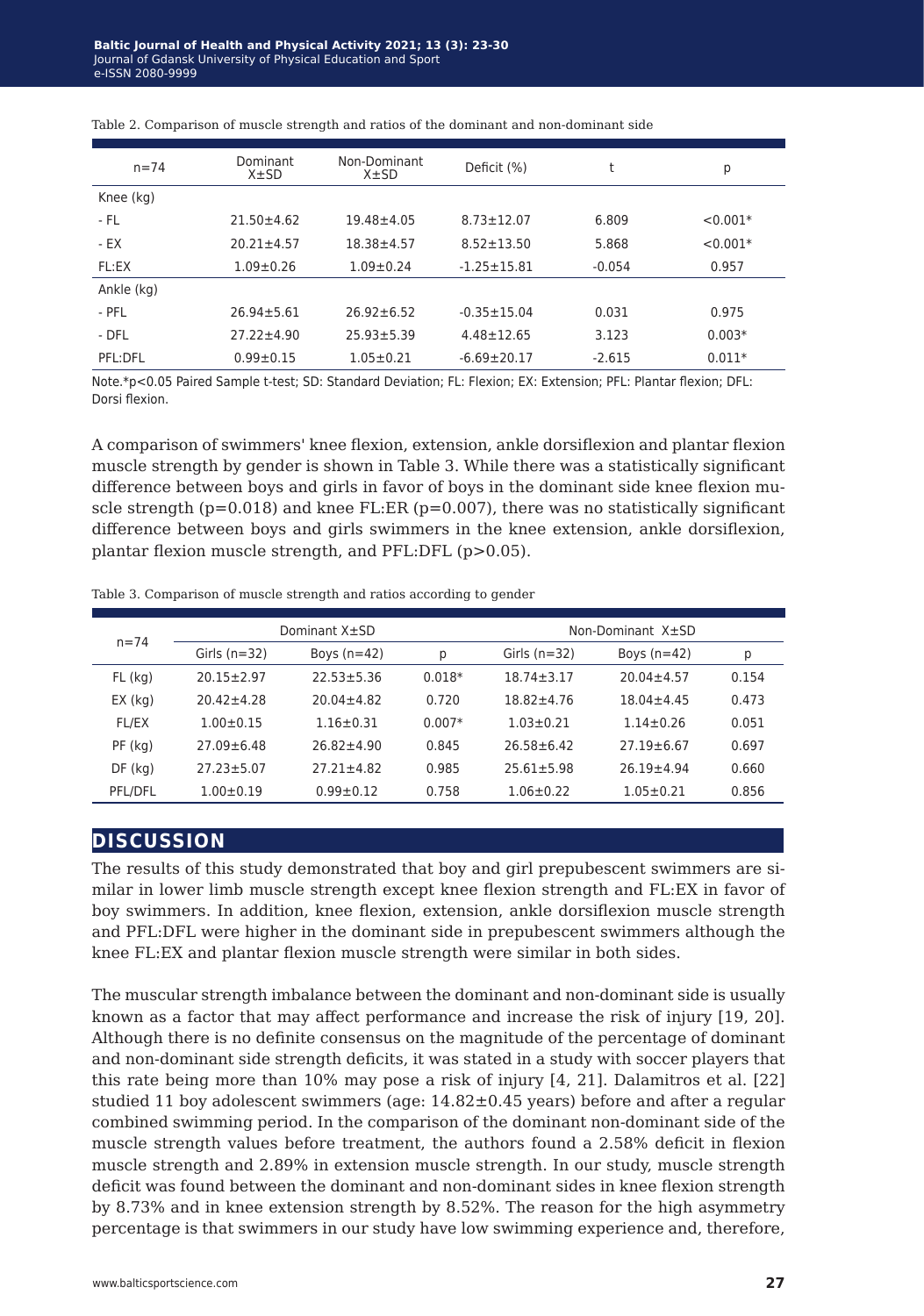adequate muscle adaptation may not have developed yet. Accordingly, the strength deficit between the dominant and non-dominant side presented in the current study can be defined as normal. Future studies should focus on these factors as the presence of asymmetry can result from a wide variety of factors such as overtraining, technique, developmental factors, laterality and effect of the injury [23].

Gender differences seem to be explained by the differences in the amount of training in many top-level athletes such as skiers, swimmers, runners, soccer players [24]. Buśko et al. [25], who examines the differences in knee flexion and extension muscle strength according to gender, found a difference in favor of men in both flexion and extension muscle strength. They stated that this difference in muscle strength was caused by the fact that boys have more muscle mass. By contrast, in our study, girls and boys swimmers showed similarities in lower limb muscle strength, except for the dominant side knee flexion muscle strength and flexion extension strength ratio. The reason for this may be that the swimmers in our study continue their development due to their pre-adolescence period. While the swimmers' average age in the study by Buśko et al. was 21.9±3.2, the average age of the swimmers in our study was  $11.01 \pm 1.58$ .

Mameletzi et al. [12], who examined sex differences in isokinetic strength of knee muscles in 10–12-year-old swimmers, found no significant differences between boys and girls for the extension, flexion strength, and flexion-extension strength ratio. By contrast, in our study, there was a difference in favor of boys in knee flexion, extension muscle strength, and flexion-extension strength ratio. The reason for this difference in knee flexion in favor of boys swimmers might be due to the fact that boys have more type 2 muscle fibers [26]. In the analysis by gender, knee extension ankle plantar and dorsiflexion muscle strength were surprisingly similar. This may be because the boys and girls swimmers evaluated in the study did not complete the maturation period (Tanner stage 1-2). Since the swimmers evaluated in the study are in the pre-adolescent period, muscle development and growth continue. Adequate and balanced muscle development is important with maturation.

## **limitation**

The most important limitation of our study is that due to the low average age of the swimmers evaluated in the study, their maturation stages were not completed. This may have an impact on the results of muscle strength assessment by gender. Since these data reflect this age group, long-term follow-up studies are needed to demonstrate the muscle strength change in boys and girls swimmers due to growth with a hormonal change. Another limitation is that swimmers do not have pre-season data. When the literature is examined, studies with swimmers generally include follow-up studies. In our study, it would be better to have evaluation data for pre-season muscle strength in order to interpret the changes that occurred during the swimming season.

## **conclusion**

In conclusion, we compared the lower limb muscle strength in terms of gender and limb dominance in prepubescent swimmers. We found that while boy and girl prepubescent swimmers share similarities in knee extension, ankle plantar, dorsiflexion muscle strength and plantar flexion dorsiflexion strength ratio, boy and girl prepubescent swimmers show differences in knee flexion strength and F/E ratio in favor of boy swimmers. In addition, we found that lower limb muscle strength was asymmetrical between dominant and nondominant sides in prepubescent swimmers. Our findings concerning lower extremity muscle strength according to gender and limb dominance may be helpful in planning a training program of prepubescent swimmers. However, since the measured parameters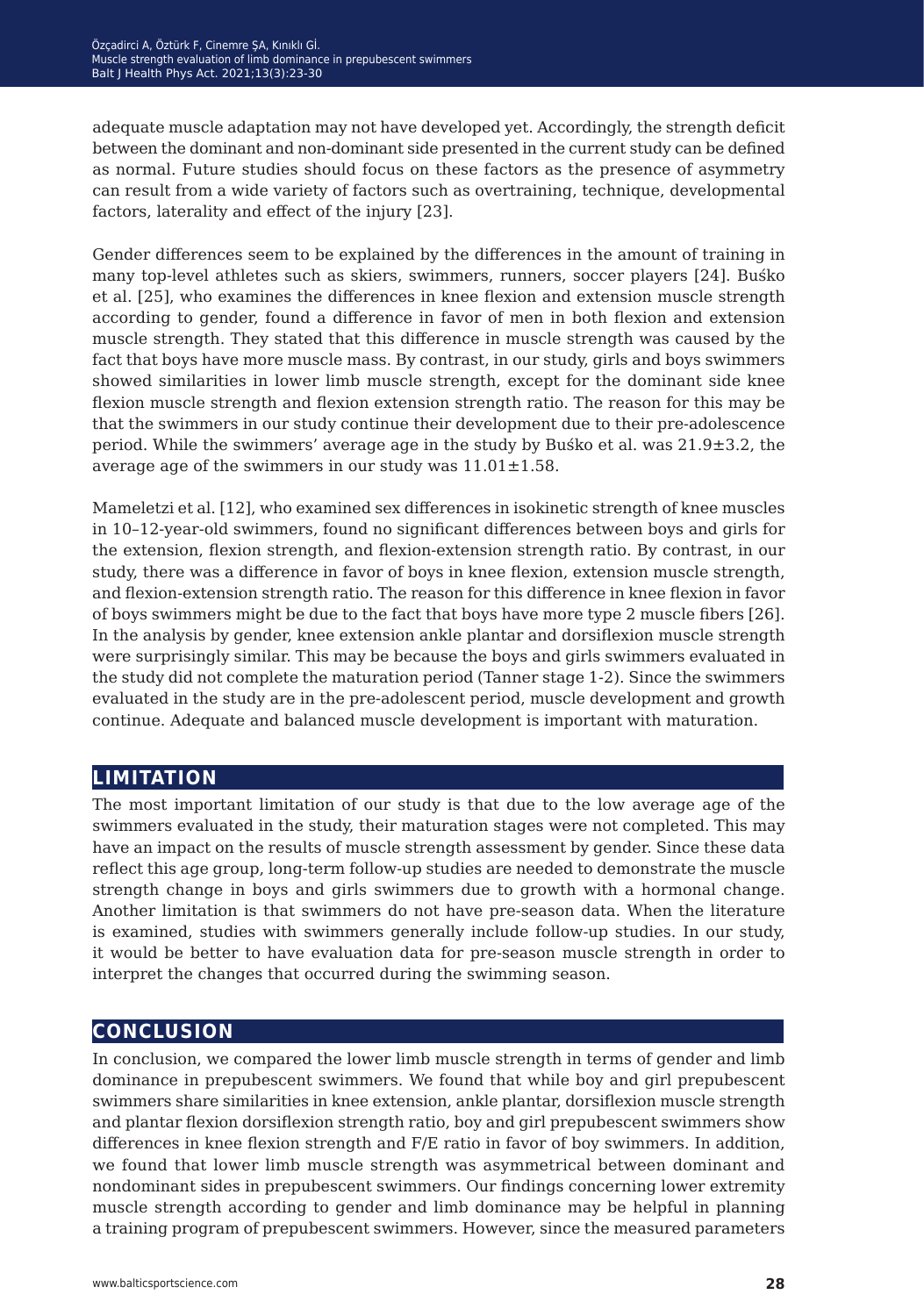of prepubescent swimmers will change very quickly with advancing age and will be completely different, our findings should be interpreted carefully and not generalized to other young athletes of different ages who are interested in various sports.

#### **acknowledgements**

The authors would like to thank all the swimmers, their parents and coach Efe Orhan of the ANKA sports club and thank the Hacettepe University for providing equipment assistance for this study. The authors have no conflict of interest to declare. The study complies with the current laws of the country in which it was conducted.

#### **references**

- [1] Struyf F, Tate A, Kuppens K, Feijen S, Michener LA. Musculoskeletal dysfunctions associated with swimmers' shoulder. Br J Sports Med. 2017;51(10):775-780. <https://doi.org/10.1136/bjsports-2016-096847>
- [2] Smith DJ, Norris SR, Hogg JM. Performance evaluation of swimmers. Sports medicine. 2002;32(9):539-554. [https://](https://doi.org/10.2165/00007256-200232090-00001) [doi.org/10.2165/00007256-200232090-00001](https://doi.org/10.2165/00007256-200232090-00001)
- [3] Yamamura C, Zushi S, Takata K, Ishiko T, Matsui N, Kitagawa K. Physiological characteristics of well-trained synchronized swimmers in relation to performance scores. Int J Sport Med. 1999;20(04):246-251. [https://doi.](https://doi.org/10.1055/s-2007-971125 ) [org/10.1055/s-2007-971125](https://doi.org/10.1055/s-2007-971125 )
- [4] Fousekis K, Tsepis E, Vagenas G. Lower limb strength in professional soccer players: profile, asymmetry, and training age. J Sport Sci Med. 2010;9(3):364-273.
- [5] Rahnama N, Lees A, Bambaecichi E. A comparison of muscle strength and flexibility between the preferred and non-preferred leg in English soccer players. Ergonomics. 2005;48(11-14):1568-1575. [https://doi.](https://doi.org/10.1080/00140130500101585 ) [org/10.1080/00140130500101585](https://doi.org/10.1080/00140130500101585 )
- [6] Fort-Vanmeerhaeghe A, Montalvo AM, Sitja-Rabert M, Kiefer AW, Myer GD. Neuromuscular asymmetries in the lower limbs of elite female youth basketball players and the application of the skillful limb model of comparison. Phys Ther Sport. 2015;16(4):317-323. <https://doi.org/10.1016/j.ptsp.2015.01.003>
- [7] Markou S, Vagenas G. Multivariate isokinetic asymmetry of the knee and shoulder in elite volleyball players. Eur J Sport Sci. 2006;6(01):71-80. <https://doi.org/10.1080/17461390500533147>
- [8] Carpes FP, Mota CB, Faria IE. On the bilateral asymmetry during running and cycling–A review considering leg preference. Phys Ther Sport. 2010;11(4):136-142. <https://doi.org/10.1016/j.ptsp.2010.06.005>
- [9] BA De Ste Croix M, Armstrong N, Welsman J, Sharpe P. Longitudinal changes in isokinetic leg strength in 10-14-yearolds. Ann Human Biol. 2002;29(1):50-62.<https://doi.org/10.1080/03014460110057981>
- [10] Seger JY, Thorstensson A. Muscle strength and electromyogram in boys and girls followed through puberty. Eur J Appl Physiol. 2000;81(1):54-61.<https://doi.org/10.1007/PL00013797>
- [11] De Ste Croix M, Armstrong N, Chia M, Welsman J, Parsons G, Sharpe P. Changes in short-term power output in 10-to 12-year-olds. J Sport Sci. 2001;19(2):141-148.<https://doi.org/10.1080/026404101300036352>
- [12] Mameletzi D, Siatras T. Sex differences in isokinetic strength and power of knee muscles in 10–12 year old swimmers. Isokinetics Exerc Sci. 2003;11(4):231-237.<https://doi.org/10.3233/IES-2003-0152>
- [13] Myer GD, Brent JL, Ford KR, Hewett TE. Real-time assessment and neuromuscular training feedback techniques to prevent ACL injury in female athletes. Strength Cond. 2011;33(3):21-35.<https://doi.org/10.1519/SSC.0b013e318213afa8>
- [14] Ogden JA. Skeletal injury in the child: Springer Science & Business Media; 2006.
- [15] Shanmugam C, Maffulli N. Sports injuries in children. Br Med Bull. 2008;86(1):33-57. [https://doi.org/10.1093/bmb/](https://doi.org/10.1093/bmb/ldn001 ) [ldn001](https://doi.org/10.1093/bmb/ldn001 )
- [16] Coinceicao A, Parraca J, Marinho D, et al. Assessment of isometric strength of the shoulder rotators in swimmers using a handheld dynamometer: A reliability study. Acta Bioeng Biomechan. 2018;20(4):113-119.
- [17] Thorborg K, Petersen J, Magnusson S, Hölmich P. Clinical assessment of hip strength using a hand‐held dynamometer is reliable. Scand J Med Sci Sport. 2010;20(3):493-501. <https://doi.org/10.1111/j.1600-0838.2009.00958.x>
- [18] Van der Ploeg R, Oosterhuis H. The" make/break test" as a diagnostic tool in functional weakness. J Neurol Neurosurg Psychiatry. 1991;54(3):248-251.<https://doi.org/10.1136/jnnp.54.3.248>
- [19] Knapik JJ, Bauman CL, Jones BH, Harris JM, Vaughan L. Preseason strength and flexibility imbalances associated with athletic injuries in female collegiate athletes. Am J Sport Med. 1991;19(1):76-81. [https://doi.](https://doi.org/10.1177/036354659101900113 ) [org/10.1177/036354659101900113](https://doi.org/10.1177/036354659101900113 )
- [20] Yoshioka S, Nagano A, Hay DC, Fukashiro S. The effect of bilateral asymmetry of muscle strength on the height of a squat jump: a computer simulation study. J Sport Sci. 2011;29(8):867-877. [https://doi.org/10.1080/02640414.20](https://doi.org/10.1080/02640414.2011.568512 ) [11.568512](https://doi.org/10.1080/02640414.2011.568512 )
- [21] Tol JL, Hamilton B, Eirale C, Muxart P, Jacobsen P, Whiteley R. At return to play following hamstring injury the majority of professional football players have residual isokinetic deficits. Br J Sports Med. 2014;48(18):1364-1369. <https://doi.org/10.1136/bjsports-2013-093016>
- [22] Dalamitros AA, Manou V, Christoulas K, Kellis S. Knee muscles isokinetic evaluation after a six-month regular combined swim and dry-land strength training period in adolescent competitive swimmers. J Hum Kinetics. 2015;49(1):195-200. <https://doi.org/10.1515/hukin-2015-0121>
- [23] Sanders RH, Thow J, Fairweather M. Asymmetries in swimming: Where do they come from. J Swimming Sci. 2011;18:1-11.